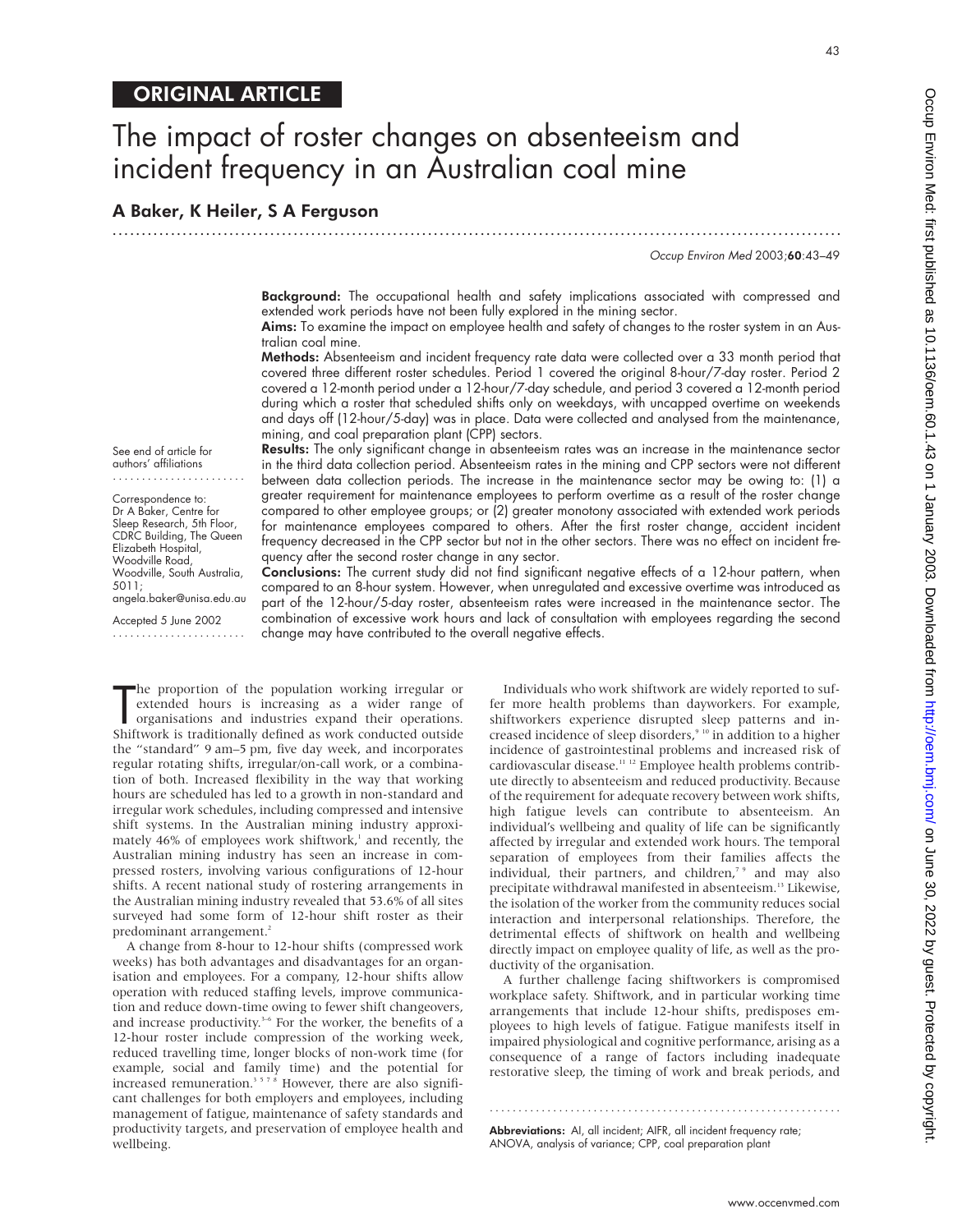|               | Mining      | Maintenance | <b>CPP</b> |
|---------------|-------------|-------------|------------|
| No. employees | $120 - 215$ | 110-205     | $40 - 60$  |

the length of work and break periods.<sup>14</sup> In the case of 12-hour shift systems, fatigue arises as a result of long work hours as well as a reduced amount of time available for recovery between shifts. Fatigue was identified as a significant contributing factor in a number of large scale disasters, including the *Exxon Valdez* oil tanker grounding in Prince William sound,<sup>15</sup> and the Chernobyl reactor accident.<sup>16</sup> Increasingly, fatigue is being recognised as a significant risk factor for health and safety in workplaces employing shiftworkers. In response, roster schedules are being designed to minimise the potential for fatigue while maintaining productivity targets.

In the design of any roster schedule, a number of parameters can be manipulated to achieve the balance between health/safety, staffing requirements, and productivity. For example, the time at which a shift starts, the length of individual shifts, and the direction of shift rotation, are all aspects of a roster that can impact on both productivity and employees' capacity for recovery. With regard to health and safety, work schedules can affect absenteeism rates, error rates, and accident/incident rates. However, the difficulty with assessing the impact of rosters is that results can be sensitive to the workplace setting, specific work tasks, and the demographics of the population under investigation, in addition to the context in which the roster has been introduced. Previously, the majority of analyses have compared different shift systems across different workplaces. Despite this, real world epidemiological data, collected with minimal interference from investigators, provides invaluable information regarding the impact of roster schedules on employees. The current paper examines the effects on health and safety parameters of a change in roster design from 8-hour to 12-hour shifts, in the same workforce, undertaking the same tasks. Two variables were assessed: absenteeism rate and the timing and rate of workplace incidents.

### **METHODS**

#### **Setting**

The setting was an open cut coal mine in Queensland, Australia in a daily commuting environment of approximately 30 minutes commuting time by car one way.

#### Study population

The study focused on three work areas in the mine: the mining sector, the maintenance sector, and the coal preparation plant (CPP). The work tasks were different in each sector. Mining employees were required to operate a range of heavy mobile equipment including trucks, loaders, bulldozers, excavators, and graders. Employees in the coal preparation plant were involved in driving bulldozers and loaders, computer monitoring in the control room, and work in the washery. Maintenance personnel worked primarily in the workshop or the field and were involved in electrical or mechanical maintenance tasks. Over the study period the number of employees in each sector varied (see table 1).

#### Roster details

The mine traditionally ran a backward rotating 8-hour/7-day roster, with day shift followed by night, then afternoon shift (fig 1A). A compressed 12-hour/7-day roster was implemented after extensive consultation with employees, on the understanding that the change was necessary to ensure the continued survival of the mine (fig 1B). The design conformed to a

principle for 12-hour shifts that there should be no more than two consecutive night shifts, that shifts were not to be extended by overtime, and rostered days off were not to be used for overtime. The 7-day label refers to the fact that work shifts were scheduled on all seven days of the week, rather than to the length of the cycle. The roster change was accompanied by a reduction in employee numbers (of about 120 employees and contractors throughout the mine) and a pay increase for those remaining.

Twelve months later approximately half of the workforce was moved onto a 12-hour/5-day roster (fig 1C). The key differences with the 12-hour/5-day roster were that the weekends were nominally free (hence the label 5-day, as work shifts were only scheduled Monday to Friday) and there were three consecutive night shifts. Further, the previously agreed cap on overtime was removed for those on the 12-hour/5-day roster. The second round of changes was implemented without consultation with the workforce. The new roster was accompanied by a further reduction in staff numbers and a pay cut for those who were required to change roster (although overtime was available).

Timing of shifts was as follows: 8-hour roster: day shift 0700–1500, afternoon shift 1500–2300, night shift 2300–0700; 12-hour rosters: day shift 0600–1800, night shift 1800–0600.

#### Data collection periods

Three data collection periods spanned a total of 33 consecutive months. Period 1 (November 1997 to July 1998) covered the nine month period prior to the roster changes, during which the entire mine was on the backward rotating 8-hour/7-day schedule. Period 2 (August 1998 to July 1999) covered the 12 month period after the 12-hour/7-day roster was implemented across the entire site. Period 3 (August 1999 to July 2000) covered the 12 month period after the 12-hour/5-day schedule was implemented.

As mentioned, not all employees were involved in the change to the 12-hour/5-day schedule. All of the CPP employees (approximately 40), around two thirds of mining (approximately 110), and approximately half of the maintenance employees (approximately 65) went onto the 12-hour/ 5-day roster in August 1999.

#### Measures

#### Absenteeism rate

The number of employees who were recorded as absent from work during any shift (for any length of time) in a calendar month was determined retrospectively and calculated as a percentage of all employees in the reference group. The average monthly absenteeism rate for each recording period was calculated for the whole mine as well as for the mining, maintenance, and CPP sectors individually.

#### All incident frequency rate

Incidents were recorded using the all incident (AI) measure which incorporates all injuries or incidents, of all severities, including near misses. The all incident frequency rate (AIFR), calculated monthly, is the number of "all incidents" that occurred per million hours worked. The average monthly AIFR was calculated for the three recording periods in the mining, maintenance, and CPP sectors.

#### Time of day of incident occurrence

The AI data were separated according to the shift length (8-hour or 12-hour). The 8-hour roster covered the period from November 1997 to July 1998 and the 12-hour rosters covered the period from August 1998 to July 2000. The time of each incident was determined from occupational health and safety logs kept at the mine. The number of incidents that occurred in each hour across the 24 hour day was summed for both the 8-hour and 12-hour AI data.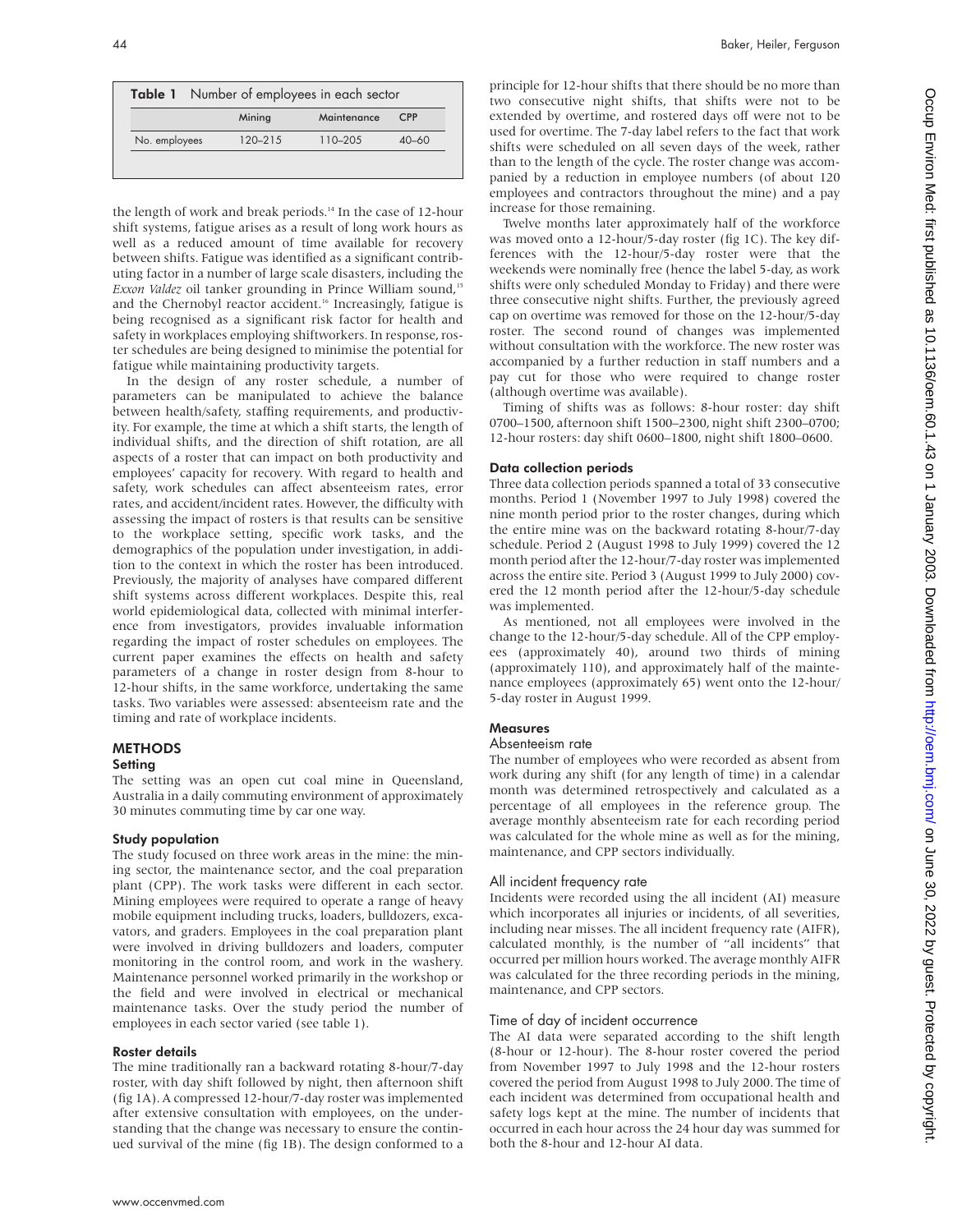

Figure 1 Graphic illustration of the three roster schedules used at the mine over the 33 month study period: (A) 8-hour/7-day roster; (B)12-hour/7-day roster; (C) 12-hour/5-day shift.

#### Data analysis

To examine possible changes in the variables between data collection periods across the whole mine (absenteeism), as well as in the individual work areas of interest (absenteeism and AIFR), the data sets were analysed using factorial analyses of variance (ANOVA). Post hoc analyses were conducted using Fisher's protected least significant difference where required.

#### RESULTS Absenteeism

The percentage of employees absent in each month for the 33 month period across the whole mine ranged from 1.6% to 4.4% per month. Factorial ANOVA indicated no change across collection periods in the average monthly absenteeism rate across the whole mine  $(F(2,31) = 1.962)$ ,  $p > 0.05$ ) (fig 2).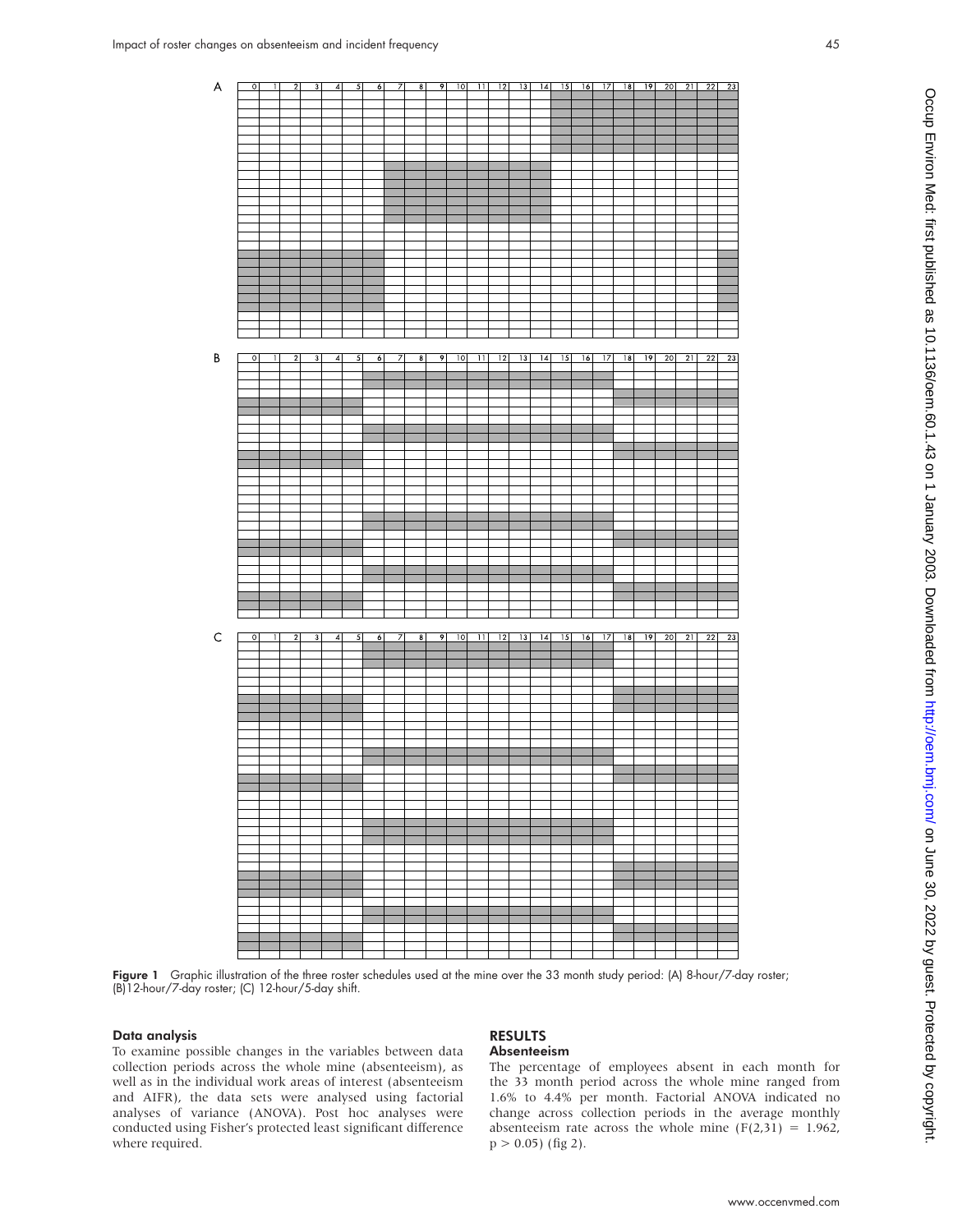

Figure 2 The average percentage of employees absent at any point in a calendar month, in the entire mine. Data were collected for 33 consecutive months from November 1997 to July 2000. Period 1 covers the 8-hour/7-day roster, period 2 covers the 12-month period after the change to the 12-hour/7-day roster, and period 3 covers the 12-month period after some employees changed to the 12-hour/5-day roster.



Figure 3 The average monthly absenteeism rate for each of the recording periods separated according to work sector. Data are mean (SEM) for 9 months (period 1), 12 months (period 2), and 12 months (period 3). The asterisk indicates a significant difference between period 3 and both periods 1 and 2 in the maintenance sector ( $p < 0.05$ ).

Figure 3 shows the average monthly absenteeism rates in the three specific work areas examined, according to collection period. Results show no significant change between data collection period in the absenteeism rate in the mining sector  $(F(2,24) = 0.166, p > 0.05)$ . There was a trend for increased rates during the second (3.11%) and third (3.72%) collection periods within the CPP sector, compared to the first (1.87%), but this was not significant (F(2,24) = 2.441,  $p > 0.05$ ). In contrast, factorial ANOVA indicated that the average absenteeism rate in the maintenance sector was different between collection periods (F(2.24) = 19.186,  $p < 0.05$ ). Post hoc analysis determined that absenteeism rate was significantly higher during the third period compared to both the first and second periods in the maintenance sector (both  $p < 0.05$ ) (fig 3).

#### All incident frequency rate

There was no significant difference found between collection periods in the AIFR in the mining  $(F(2,30) = 1.321, p > 0.05)$ or maintenance (F(2,30) = 0.342,  $p > 0.05$ ) areas of the mine, as indicated by factorial ANOVA. However, there was a significant difference in AIFR in the CPP sector  $(F(2,30) = 3.41,$ p < 0.05). Post hoc analysis showed that the AIFR during the second period was significantly lower than during the first period in the coal preparation plant ( $p < 0.05$ ). The AIFR rose



Figure 4 The average monthly AIFR for each of the recording periods separated according to work sector. Data are mean (SEM) for 9 months (period 1), 12 months (period 2), and 12 months (period 3). The asterisk indicates a significant difference between period 2 and both periods 1 and 3 in the coal preparation plant  $(p < 0.05)$ .

again in period 3, but was not significantly higher than the AIFR in period 2 (fig 4).

#### Time of day

Visual inspection of the AIFR data plotted according to the time of day of each incident allowed identification of "peak" incident times. On the 8-hour roster the highest number of incidents occurred between 0900 and 1000 on the day shift that is, approximately 2–3 hours into the shift. On the afternoon shift, incidents were clustered between 1900 and 2000 during the afternoon shift (4–5 hours into the shift), and on the night shift between 0300 and 0500 (approximately 5 hours into the shift) (fig 5). On the 12-hour schedule the peaks occurred at 1100–1200 (5–6 hours into the shift) and 1500–1600 (9–10 hours into the shift) in the day shift, and 2200–2300 (4–5 hours into the shift) on the night shift (fig 5).

#### **DISCUSSION**

The changes in absenteeism and the AIFR between the three data collection periods were not consistent across the mine. An increase in absenteeism rate coincided with the implementation of the 12-hour/5-day schedule (period 3) in the maintenance sector but absenteeism did not change significantly in the mining sector and CPP. Further, the change from 8-hour to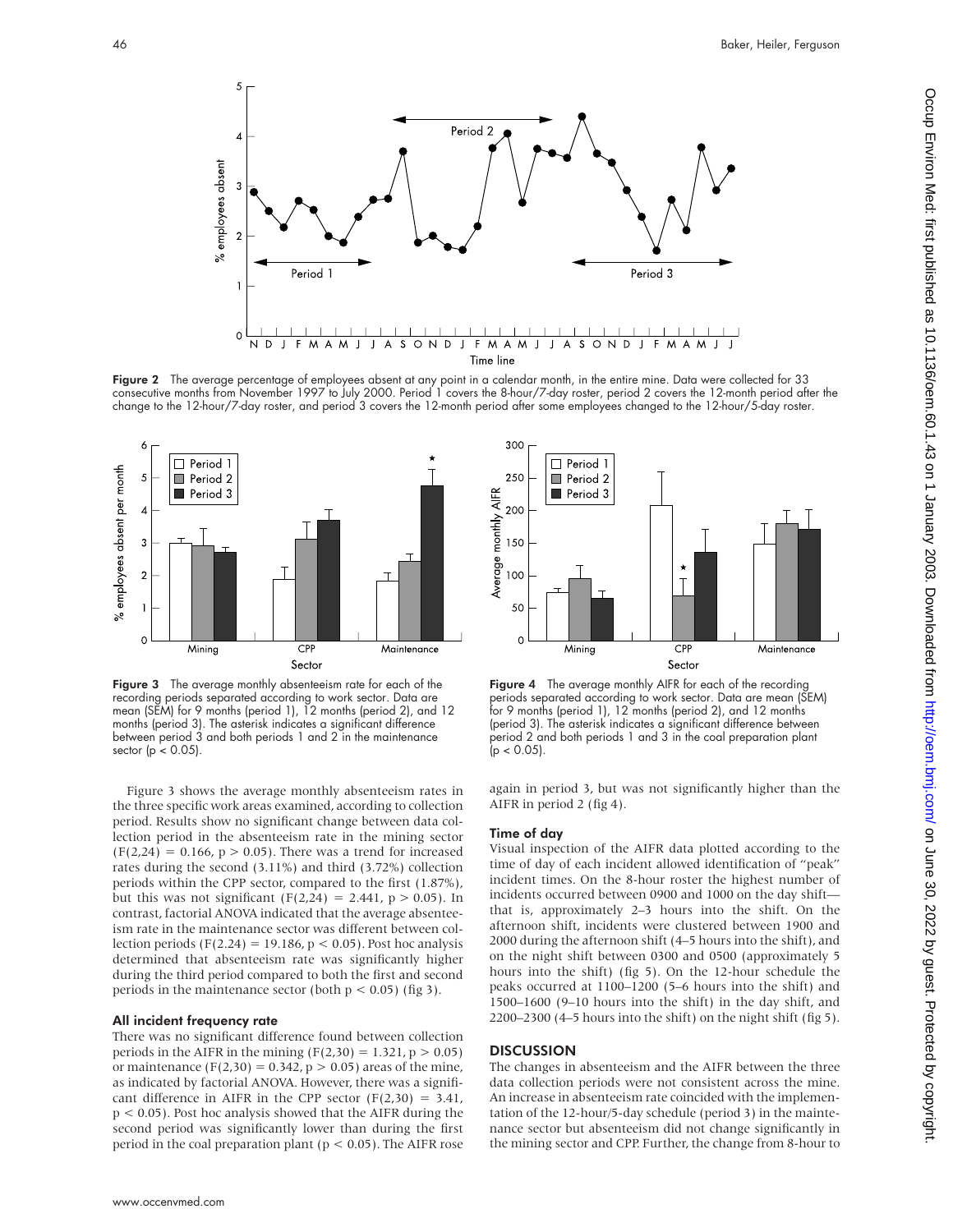

Figure 5 The number of incidents occurring in each hour across the day, separated according to the roster being worked at the time of the incident. The top panel represents incident data from the 8-hour roster, and the bottom panel represents data pooled from both 12-hour rosters.

12-hour shifts coincided with a decrease in the AIFR only in the CPP. The results suggest that changes in absenteeism and incident frequency may have been dependent on the specific work environment. Further, inspection of the time of day of incident data pointed to a number of time points across the 24 hour period with an increased frequency of incidents.

The measures used to assess health and safety in the current study were absenteeism rate and the AIFR. There are few ethical or legal implications for an organisation in the supply of absenteeism and AIFR data. Both measures are readily available, easy to collate, and generally accurately documented, making them a practical and objective marker of employee health and safety. However, as with any data collected in "real world" settings, there are some limitations associated with the measures. Data pertaining to absenteeism and incident frequency rates of individuals was not available. Thus, any conclusions that are drawn from the current analysis can only be generalised from the populations under investigation. However, the current study is unique in that it is one of few published analyses of roster schedule changes within the same workplace.

Absenteeism may fluctuate in a workplace for a number of reasons. Health related absenteeism may fluctuate with the seasons (that is, colds and flu during winter); however, the three data collection periods covered similar times of the year, making it unlikely that seasonal factors played a significant role in any changes in absenteeism. Administrative control mechanisms associated with sick leave payment may also affect absenteeism levels. For example, some sites require medical certificates for absences of a single day, while others allow up to three without a report. However, in the current study no changes occurred to the administration mechanisms during the study period. There was a major change in October 1997; however, our data collection began in November 1997. Thus, we believe that the changes in absenteeism recorded at the mine site provide a useful marker of the effect of the rosters on employee health and wellbeing.

The implementation of the 12-hour/7-day roster schedule in the mine coincided with a period of lower absenteeism (after an initial high month), which was sustained for five months. Similarly, the introduction of the 12-hour/5-day rosters was also associated with a trend across the whole mine for a reduction in absenteeism rate. However, towards the end of the study period absenteeism had risen again. On face value, this suggests that employee health may have improved with the introduction of each roster. The longer blocks of time away may have allowed more opportunity for recovery from work, resulting in lower fatigue levels and increased wellbeing. Williamson $17$  examined the change from an 8-hour to a 12-hour roster in computer operators and also reported improvements in health and reduced feelings of tiredness. While this concurs with the current results, findings can be interpreted in a number of ways.

In addition to a marker of employee health, absenteeism can also be a manifestation of discontent and withdrawal from work.<sup>13</sup> Employees believed that the initial change to a 12-hour/7-day system was essential for the survival of the mine and may therefore have been positive about making the adjustment. The low levels of absenteeism may reflect a positive attitude of the workforce. Any aversion to the 12-hour roster may have manifested itself only after some months of exposure to the schedule. In turn, the 12-hour/5-day system scheduled shifts only on weekdays, possibly resulting in increased worker satisfaction. After a period of time, the requirements of overtime may have negated the positive aspects of the 12-hour/5-day roster (that is, free weekends), resulting in reduced worker satisfaction. In addition to a marker of worker satisfaction, changes in absenteeism rate may also be associated with changes in the make-up of the workforce.

As previously mentioned, the implementation of the 12-hour/7-day roster was accompanied by significant staff reduction (approximately 120 employees). Without specific details about individual employees, it is not possible to determine whether that particular group of employees were poor performers in terms of absenteeism and/or safety.

The implementation of the 12-hour/5-day schedule coincided with a significant increase in the absenteeism rate in the maintenance sector only. There was a trend for higher absenteeism in the CPP sector, coincident with both schedule changes, but the change was not significant. The demands of the 12-hour/5-day roster schedule, which included overtime assigned at the end of regular shifts or on scheduled days off, may have placed increased stress on the health and wellbeing of the maintenance sector employees. Reduced opportunity for sleep can result in significant sleep deprivation, which in turn can result in irritability, depression, and a general reduction in quality of life.<sup>18</sup> Further, as sleep is believed to serve a restorative function for both mind and body,<sup>19</sup> sleep loss can lead directly to significant health problems. Unfortunately, data were not available regarding individual absenteeism. Therefore, we are unable to determine whether a distinct population has contributed to any increased health related absenteeism.

As mentioned above, absence can also be a mechanism of withdrawal from work, rather than being associated solely with increased morbidity.<sup>13</sup> In the maintenance sector only half of the employees went on to the 12-hour/5-day roster. It is possible therefore, that discontent with the new schedule may have been exaggerated by the fact that colleagues in the same sector did not have to work the excessive overtime required to secure a similar wage. Further, maintenance staff worked either in the workshop or in the field, and while rotation between the sites was recommended, in practice, it occurred sporadically. As a result, workers were often confined to the workshop for extended periods, an unstimulating and isolated environment. The monotony of the work tasks, exacerbated by the extended shifts, may have resulted in reduced worker satisfaction. Irregularly scheduled overtime, sometimes at the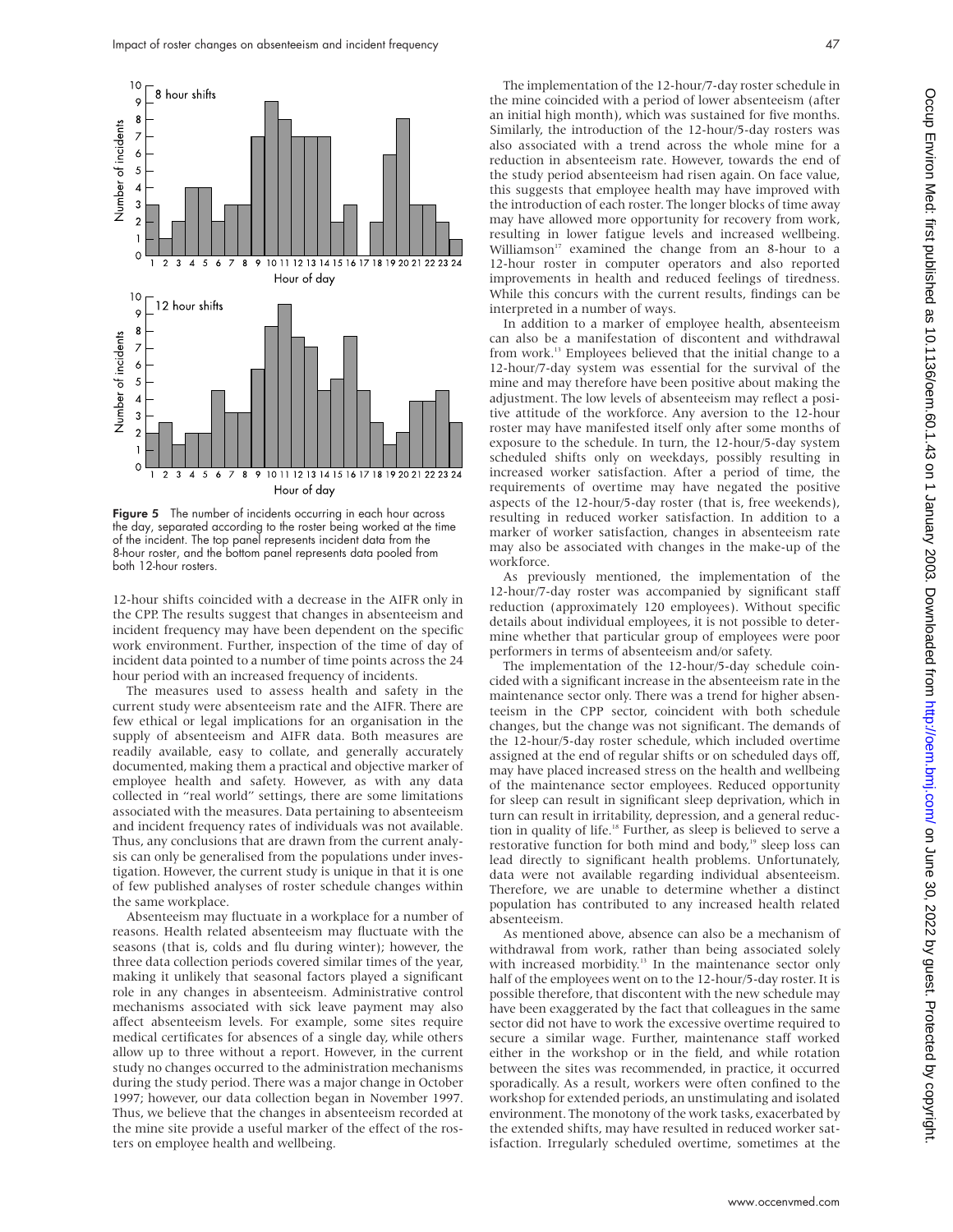end of a regular 12-hour shift, extended the hours at work and would have interfered with workers' ability to predict and regulate daily activities, such as family commitments and sleep. Smith and colleagues<sup>5</sup> conclude from a review of the 8versus 12-hour shift literature that "the issue of overtime is an area of some concern with 12-hour shift systems". While the conclusion pertains predominantly to fatigue and safety, dissatisfaction with work hours may also result in higher absenteeism. Previous studies have reported improvements in physical health and sleeping patterns associated with a change from an 8- to a 12-hour schedule.<sup>4 8</sup> Thus, the current results highlight the importance of careful design of compressed rosters and the need to ensure that overtime is controlled. We found no significant, sustained increase in the absenteeism rate in the mining or CPP sectors, suggesting that the changes were specific to the maintenance sector and potentially associated with the high levels of overtime only worked by maintenance employees.

The other measure employed in the current study, the AIFR, provides a broad snapshot of safety on site. The measure includes first aid treatments, medically treated injuries, lost time incidents, equipment damage involving human error with consequence for injury, and near misses. The consistency of reporting safety incidents incorporated in the AIFR can be variable between organisations. Near misses are sometimes under reported, "lost time" can be manipulated by returning injured workers to lighter duties, and there can be significant variability in the accuracy of equipment damage reports. However, as the reporting of incidents within the current organisation was consistent, the data are comparable across time in each sector. Finally, although the AIFR does not differentiate between incidents in terms of severity, the measure remains the most readily available and reliable marker of the overall safety environment of an organisation.

Increased error rates have been cited as a disadvantage of 12-hour shifts.<sup>5 20-22</sup> The safety record of the rosters was examined using the AIFR. The AIFR in the maintenance and mining sectors did not change between data collection periods, suggesting that the frequency of incidents was unaffected by roster changes in these areas. These results concur with a previous study of roster changes in an underground mine, which showed that fatigue sensitive behavioural and physiological measures were not different after the change to 12-hour shifts.<sup>23</sup> Interestingly, with the initial change to the 12-hour/7day roster the AIFR in the CPP dropped dramatically. Thereafter, a non-significant rise in the AIFR occurred with the subsequent change to the 5-day roster. The data may indicate that the 12-hour/7-day roster was conducive to higher safety levels specifically for the tasks required in the CPP. However, it is unknown whether the decrease in incidents was due directly to the 12-hour shift schedule, or whether there was an unusually high number of incidents in the first data collection period, related to factors such as higher production levels, different employee make-up, or higher levels of overtime. Data were not available prior to the first collection period. The nonsignificant increase in AIFR after the introduction of the 12-hour/5-day roster and the increased overtime worked in the CPP area may also point to potential problems with the roster.

An analysis was done on the 24 hour aspects of the AIFR trends at the mine. Limited data were available on personnel numbers in the mine during the collection periods. More employees were rostered on during the day shifts of both rosters (predominantly contractors and maintenance personnel) and overtime was often scheduled during the day shifts. Thus, it is not surprising that the majority of incidents occurred during the day shift. Outside daylight hours the peak incident times varied according to the design of the shift. In the 8-hour roster there was a peak between 1900 and 2000 in the afternoon shift and between 0300 and 0500 on the night shift. The 0300–0500 time point coincides with the well docu-

#### Main messages

- The process by which changes to shift schedules are implemented within a workplace is important to the resultant effects on employee health and safety.
- The regulation of overtime, particularly in the mining sector, is important, as the time for recovery, especially between extended (12-hour) shifts will be greatly reduced.
- The impact of extended work hours on employee health and safety may be highly dependent on the specific work tasks involved.
- The measures of absenteeism and incident frequency as gathered from available data on-site, although not ideal, provide adequate markers for employee health and safety.
- The effects of time of day on performance should be taken into consideration when scheduling tasks within a shift, and when scheduling the start and end times of shifts.

# Policy implications

- The current study has implications for the regulation of amount of overtime worked, especially in the mining sector.
- The scheduling of tasks within shifts should be planned such that high risk tasks are performed during periods of highest alertness.
- The number and timing of breaks during shifts, in addition to the use of naps, should be considered as part of scheduling policy.

mented nadir in the circadian rhythms of alertness and performance.24–26 Therefore, incidents during this time period may be attributable to impaired performance and decreased alertness. Strategic timing of breaks or shift changeover, to minimise the degree of alertness and performance impairment, may reduce the incident frequency. However, circadian factors are not the sole contributor to decreased safety. Hour on shift (or time on task) is also a significant factor in the rate of incidents and accidents in the workplace.

In general, the literature suggests that more than nine hours on task can expose the worker to extremely high risk for accidents and incidents. $^{25-27}$  In line with this, the current study found peaks in incident rates on the 12-hour rosters in the tenth hour of the day shift and the twelfth hour of the night shift. Interestingly, Hanecke and colleagues<sup>27</sup> reported an increase in accident risk across the German working population up to the first five hours at work. Similarly, an investigation of time on task effects in the transport industry showed increased risk up to four hours on task.<sup>28</sup> In the current study, the 1000–1100 and 1900–2000 peaks in the 8-hour roster and the 2200–2300 peak in the 12-hour roster occurred four to five hours into the shift. Scheduling of high risk tasks should be minimised around these time points, and/or breaks strategically planned.

Although previous research on the impact of shift schedule changes in the same subject population is limited, in general the data indicate that well designed 12-hour shifts that conform to best practice scheduling principles and practices are a viable option to 8-hour shifts. The key proviso is that 12-hour shifts should not be extended by overtime and employees should not be brought in on their rostered days off to work additional shifts. While we acknowledge that the current data set has some limitations in terms of individual details, we believe that the results provide invaluable information about the effects of roster changes within an organisation. The findings reiterate that the specific work task involved may mediate the effects of roster changes on employee groups. Further, specific time points across the 24-hour period are associated with an increased probability of incidents. Strategic timing of breaks in addition to the